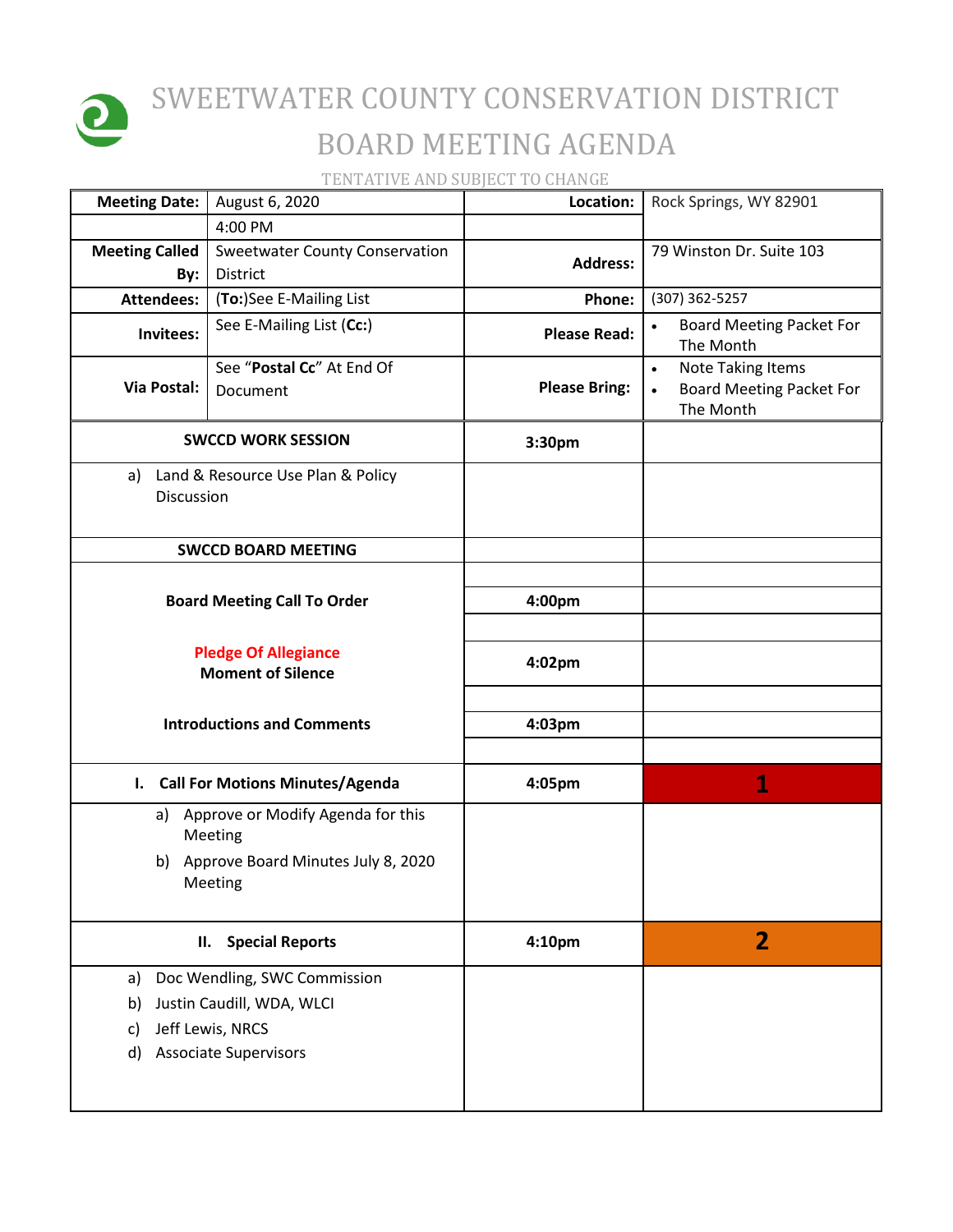| <b>Unfinished Business</b><br>III.                                                                     | 4:30pm | З |
|--------------------------------------------------------------------------------------------------------|--------|---|
| <b>Bitter Killpecker Creek Updates and Actions</b><br>a)<br>Killpecker Creek site visit August 10 - 13 |        |   |
|                                                                                                        |        |   |
| Land & Resource Use Plan & Policy<br>b)<br>What's Up WACD - New Executive Director<br>C)               |        |   |
|                                                                                                        |        |   |
| <b>New Business</b><br>IV.                                                                             | 4:45pm | 4 |
| Pre-Decisional: CLG Re: Chapter 29 Sage-<br>a)                                                         |        |   |
| Grouse Mitigation Credits 7-28-20                                                                      |        |   |
| <b>Annual Base Funding Requirements</b><br>b)                                                          |        |   |
| Area V Meeting - September 11- Evanston<br>C)                                                          |        |   |
| <b>Supervisors Report</b><br>V.                                                                        | 5:00pm | 5 |
| Mary Thoman<br>a)                                                                                      |        |   |
| <b>Tom Burris</b><br>b)                                                                                |        |   |
| Jean Dickinson<br>C)                                                                                   |        |   |
| Stephanie Anderson<br>d)                                                                               |        |   |
| Joshua Coursey<br>e)                                                                                   |        |   |
|                                                                                                        |        |   |
|                                                                                                        |        |   |

| <b>Break</b>                                      | 5:20pm | BK |
|---------------------------------------------------|--------|----|
|                                                   |        |    |
| <b>Staff Reports</b><br>VI.                       | 5:25pm | 6  |
| Karen Pecheny<br>a)                               |        |    |
|                                                   |        |    |
| <b>VII.</b> Financial Reports                     | 5:30pm |    |
| Treasurer's Report - Pay bills as presented<br>a) |        |    |
| <b>Accept Treasurer's Report</b><br>b)            |        |    |
| Budget Message from A&I - Ref: SF 0083<br>C)      |        |    |
| d) FY 2021 Budget/Budget hearing minutes (sign)   |        |    |
|                                                   |        |    |
| <b>Public Comments</b><br>VIII.                   | 5:40pm | 8  |
| a)                                                |        |    |